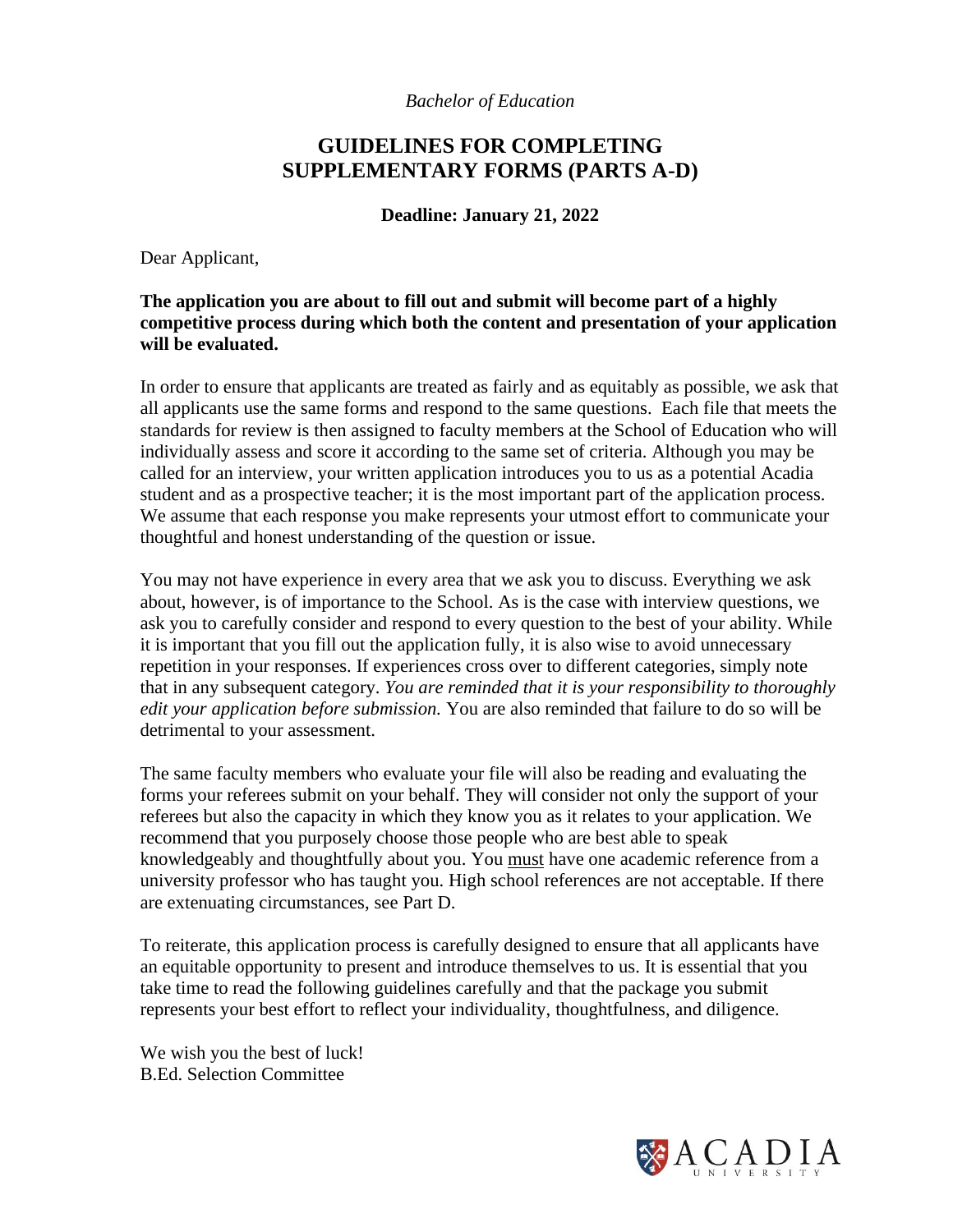These guidelines are designed to provide answers to common questions about the process and will assist applicants as they make careful decisions about their applications. All interested applicants are also asked to read the Acadia calendar (http://central.acadiau.ca/registrar/calendar) and the FAQs on the Education website, https://education.acadiau.ca/our-programs/bachelor-of-education/faqs.html. It is essential that interested applicants first read these guidelines and the university calendar, review their transcripts, and plan accordingly.

Some important reminders:

- Indicate wherever you are asked to do so, whether you are applying for the 16 month consecutive and/ or the two year program.
- You are required to have appropriate academic background and teacher certification requirements. To be considered for the 16 month consecutive program, all requirements must be in place by the time the program begins. In rare cases, an exception (as outlined in the 'Elementary and Secondary Academic Exemptions') may be made.
- Related skills, leadership and/ or life experiences strengthen your application. Experience working with children or youth (paid or unpaid) is recommended.
- A 2.67 (70%) GPA is required.

In an ongoing effort to graduate teachers who are thoughtful, committed, creative, and caring, the Acadia School of Education selection process takes into account your academic, professional, and personal strengths.

# **Guideline Information**

- 1. The Acadia School of Education values and actively recruits students from diverse backgrounds and is committed to providing a welcoming and supportive learning environment for all. If you identify as a member of a diverse community (e.g. Acadian, African Nova Scotian, Asian, Disability, Indigenous, LGBTQ, etc.) and wish to make your identity known in this application, please comment in the Supplementary Package, Part B (2b) and anywhere else throughout this application where you wish to do so.
- 2. All international transcripts must be assessed by the Acadia University Registrar's Office in advance.
- 3. Before entering the schools for field experience, students are required to undergo a Criminal Record (including a vulnerable sector check) and Child Abuse Registry check. These checks cannot be completed prior to 3-months from the beginning of your practicum experience. If you feel either of these requirements may be a problem, we recommend you contact the School of Education.

The adjudication committees will *only* be considering the required application forms, *established* referee forms, and course outlines if cognate courses have been requested. *Other literature and/ or extra letters of support will not be part of the official file that they see.*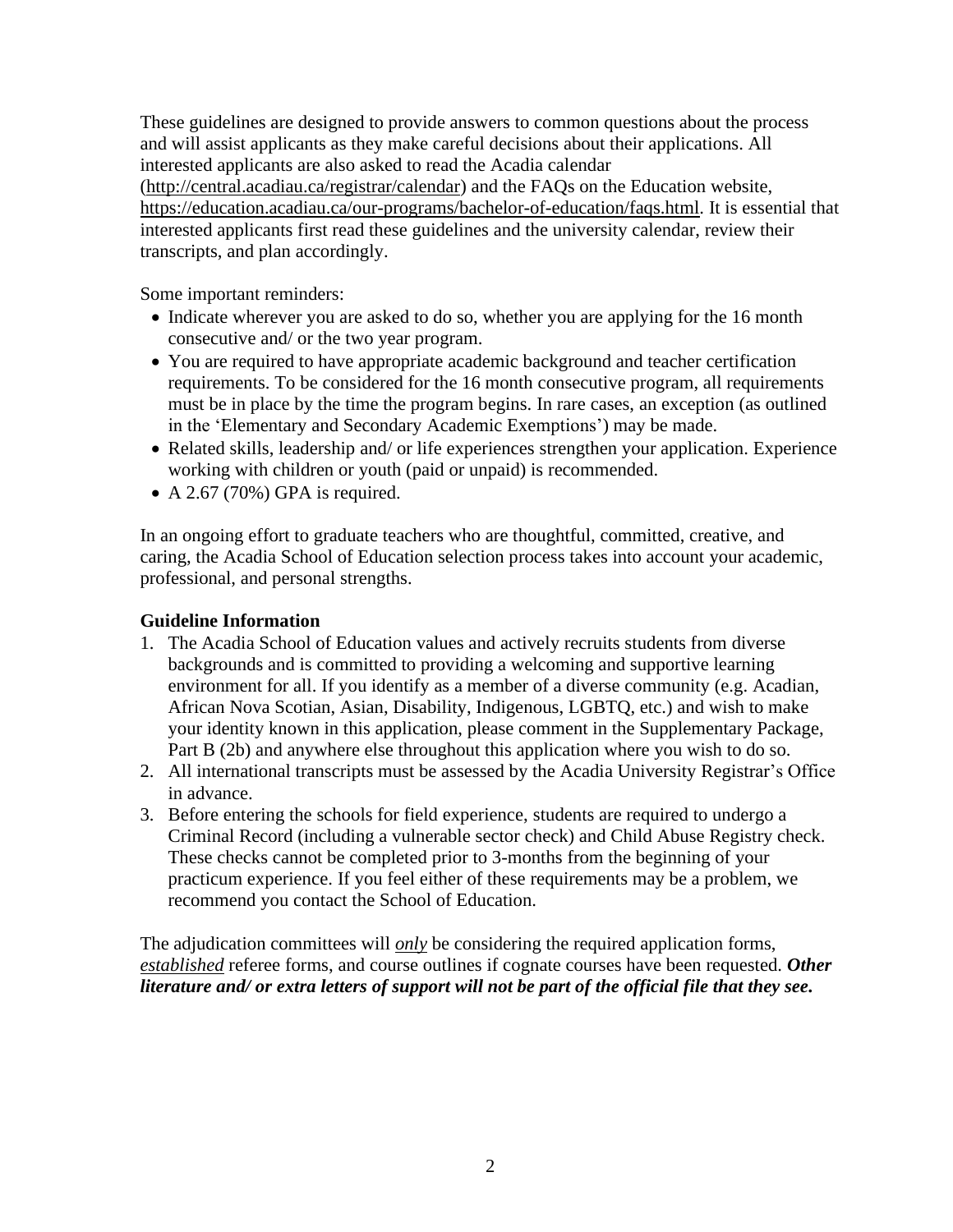# **PART A**

## **Essay** (500 words)

Select the prompt below to which you think you can speak most powerfully, thoughtfully, and sincerely:

# **1) As a prospective teacher, what is your understanding of equity, diversity, and inclusion?**

### **OR**

# **2) A significant problem in public education today is…**

Your essay should give us a strong sense of who you are as a person and what concerns you as a future teacher. We are seeking original thoughts about what you believe matters and is of value in all learning environments. To help you prepare a competitive statement, here are a few pitfalls to avoid:

- 1. We take it as a given that teacher candidates like young people. You will have an opportunity to speak to that in part B.
- 2. 500 words is not a lot and you cannot say everything. Choose your most vigorous and sincerely thought-out views and develop them well.
- 3. *It is expected that you carefully proofread your writing.* Lack of attention to editing *will be detrimental* to your application.

# **PART B**

# **Experience Profile**

- **1. Experience with Children and/or Youth** is *not restricted* to volunteer work. Your experience might include camps, recreation centers, childcare, coaching, volunteering in schools, parenting, tutoring, teaching dance, drama, art, etc. We are aware that many people cannot give a great deal of time to volunteering. Our interest is in establishing that you have both the ability and the interest required to work with children and/ or youth.
- **2. Experience with Diversity.** The School of Education is committed to equity and social justice.
	- a) Highlight (to a *maximum* of five) experiences that have influenced your thinking about diversity issues (i.e. disability, economic circumstances, gender, gender identity, race, sexual orientation, etc.). Please note–our interest is broadly based here.
	- b) Indicate if there are lived experiences as a member of a marginalized group (identified by disability, economic circumstances, gender, gender identity, race, sexual orientation, etc.) which may have affected your decision or limited your opportunity to become a teacher.

# **3. Resume Highlights**

Your life experiences have contributed to the kind of person you have become. Detail these in the space provided on the supplementary forms.

- a) Relevant Skills, Talents, Interests, Hobbies
- b) Employment History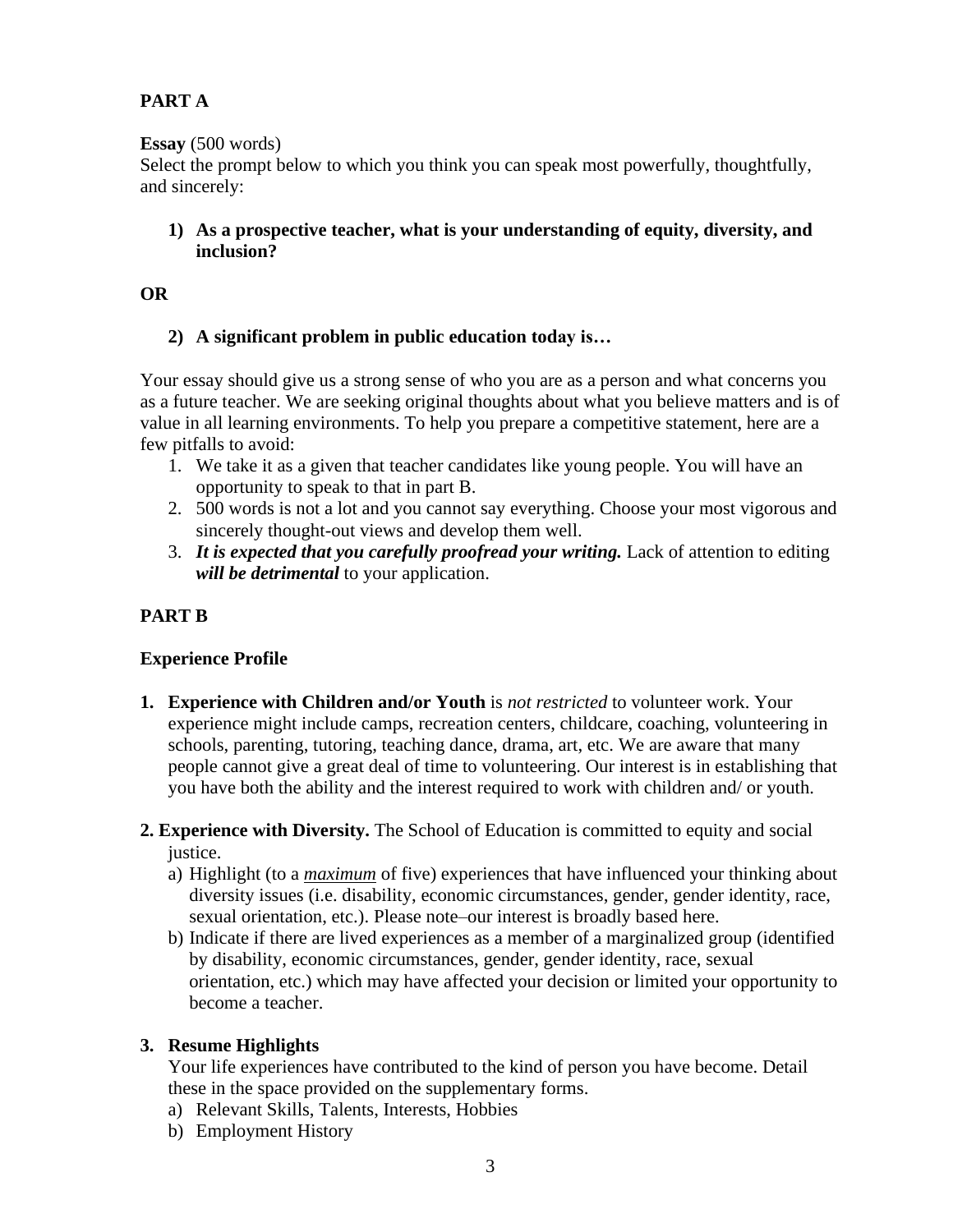- c) Leadership
- d) Awards and Special Recognition **AND/ OR** Achievements

# **PART C**

### **Academic/ Teacher Certification Requirements**

From your university transcripts you are to complete *either the Elementary or Secondary chart* (Supplementary forms, part C) indicating that you have met appropriate academic/ teacher certification requirements as outlined below. If, however, you do not meet all the academic teacher certification requirements, cognate courses may be used. Cognate coursework refers to work in a credited course that is significantly similar, or analogous, in its content to the discipline for which credit is allocated; for example, Classics as History, Communications as English, etc. If necessary, we will assess your transcripts for cognates upon receiving your application. **Note–you are only to fill in the form that applies to the program you wish to enter. If you fill in the wrong form, your application will be incomplete. Be sure to fill in the elementary form only if you are applying to the elementary program and the secondary form only if you are applying to the secondary program.**

*Please note*: In Nova Scotia, a 3 credit hour course identifies a course which is usually one semester (.5 credit); a 6 credit hour course usually takes place over a full academic year (1 credit). (Italicized statements are copied directly from the Nova Scotia Department of Education regulations.)

### **Elementary Academic/ Teacher Certification Requirements:**

- *Six (6) credit hours in university social studies coursework from any one or combination of the following disciplines: History (with a preference for local and Canadian History), Geography, Economics, Political Science, Anthropology, Sociology, Law, Classics, African Canadian Studies, Mi'kmaq Studies and/ or Philosophy.*
- *Six (6) credit hours in university science coursework from any one or combination of the following disciplines: Environmental Studies, Geology/ Earth Sciences, Oceanography, Biology, Chemistry, and/ or Physics.*
	- NOTE: Psychology is not recognized as a science credit.
- *Six (6) credit hours in university mathematics coursework with a preference for a course in fundamental concepts.*

Comment - Most institutions have a mathematics course designed for those who intend to become elementary school teachers. At Acadia "MATH 1533: Mathematical Concepts I and MATH 1543: Mathematical Concepts II" are most strongly recommended although other mathematics courses are usually acceptable.

• *Six (6) credit hours in university English coursework if undergraduate degree is delivered in English or six (6) credit hours in university French coursework if undergraduate degree is delivered in French.* Comment - Whenever possible, applicants should attempt to exceed this certification guideline. In particular, and whenever possible, applicants should consider taking courses in children's literature, drama, writing and composition, oral communication, and linguistics.

*Cognate Coursework:* A maximum of 6 credit hours of cognate coursework may be recognized in the fulfillment of the individual subject field requirements identified above.

#### **If cognates are a consideration, please provide the calendar descriptions.**

#### *Academic Exemption:*

For admission to the **16 month consecutive program**, if a candidate has met all but 3 credit hours of the admissions requirements and has justifiable reasons for requesting an academic exemption, he or she *may* be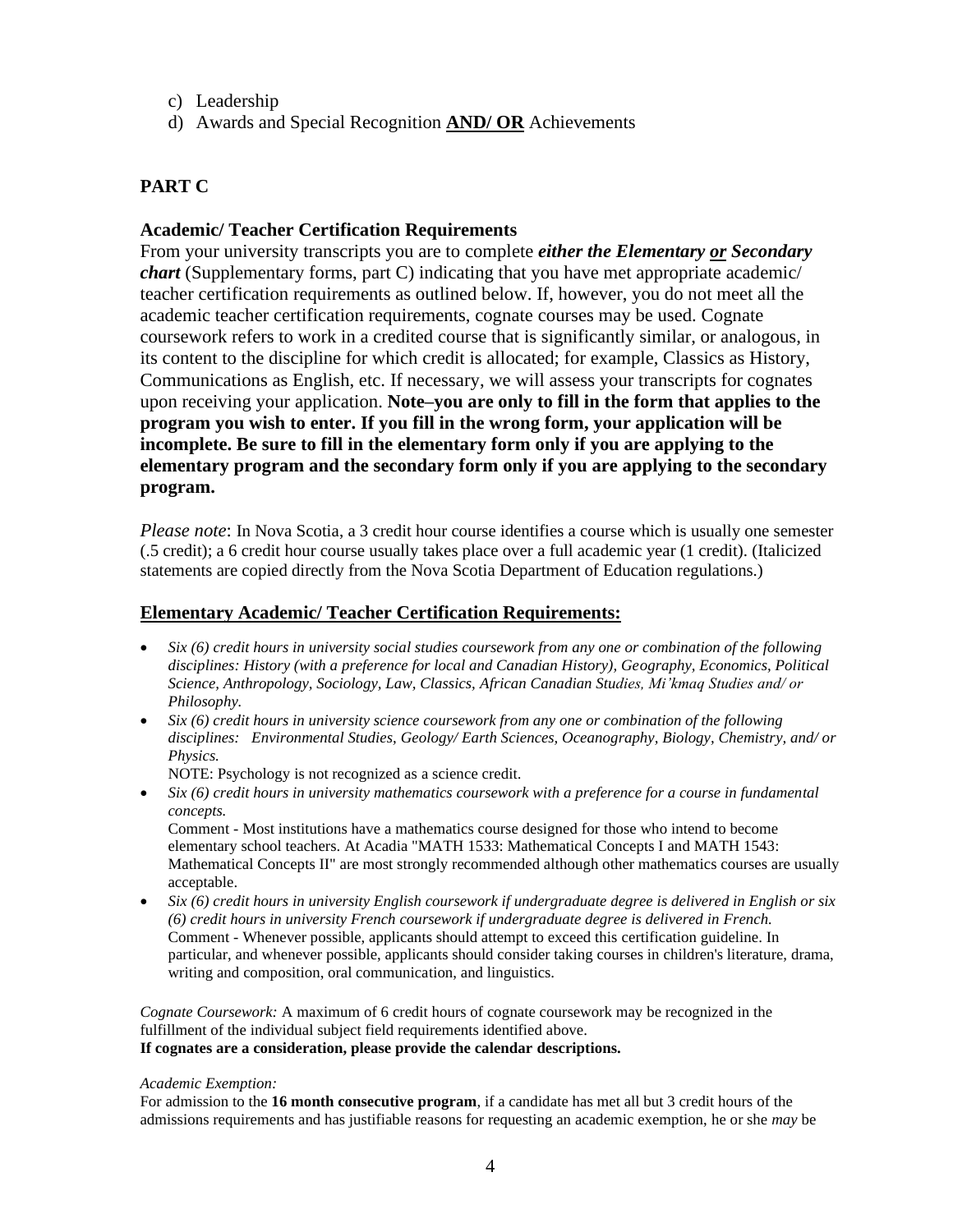granted an exemption with the understanding that this credit will need to be completed to meet Nova Scotia teacher certification requirements. Each request for an exemption is evaluated on an individual basis by the B.Ed. Selection Committee.

For admission to the **2 year program**, it is normally expected that all applicants will have the required 24 credit hours of coursework discussed above; however, in a small number of cases we occasionally make an exception. If an applicant has met all but 3 credit hours of the admissions requirements prior to August 20 of the year in which admission is sought and has justifiable reasons for requesting an academic exemption, he or she *may* be given an extension to complete the required coursework. Each request for an exemption is evaluated on an individual basis by the B.Ed. Selection Committee.

### **Other Relevant Courses**

Throughout your university career you choose from a variety of courses. We would like to know about two courses you have taken that particularly inspired and developed your intellectual curiosity.

### **Secondary Academic/ Teacher Certification Requirements:**

- *A concentration of at least thirty (30) credit hours of university coursework in a discipline, taught in Nova Scotia secondary schools as outlined in the Public School Program; a maximum of six (6) credit hours of cognate university coursework may be included in fulfillment of this requirement.* [First Teachable]
- *A concentration of at least eighteen (18) credit hours of university coursework in a discipline taught in Nova Scotia secondary schools as outlined in the Public School Program; a maximum of six (6) credit hours of cognate university coursework may be included in fulfillment of this requirement.* [Second Teachable]

#### **The two distinct disciplines (teachables) are preferably from two different subject fields, although not required. The subject fields, and the recognized disciplines within each, are as follows.**

NOTE: The Acadia School of Education provides coursework towards teacher certification in the following subject fields.

| <b>Subject Fields</b> | Recognized Disciplines                                                                     |
|-----------------------|--------------------------------------------------------------------------------------------|
|                       |                                                                                            |
|                       |                                                                                            |
|                       |                                                                                            |
|                       | Science Biology, Chemistry, Physics, Geology/Earth Sciences, Environmental                 |
|                       | Studies, Oceanography                                                                      |
|                       | Social Studies History, Geography, Political Science, Sociology, Economics, Law, Classics, |
|                       | African-Canadian Studies, Mi'kmaq Studies, Anthropology (second                            |
|                       | teachable only)                                                                            |
|                       | Physical Education Physical Education, Kinesiology                                         |
| Music*Music           |                                                                                            |
|                       | Technology EducationTechnology Education, Computer Science                                 |
|                       | *Music may only be used as a second teachable with special consideration.                  |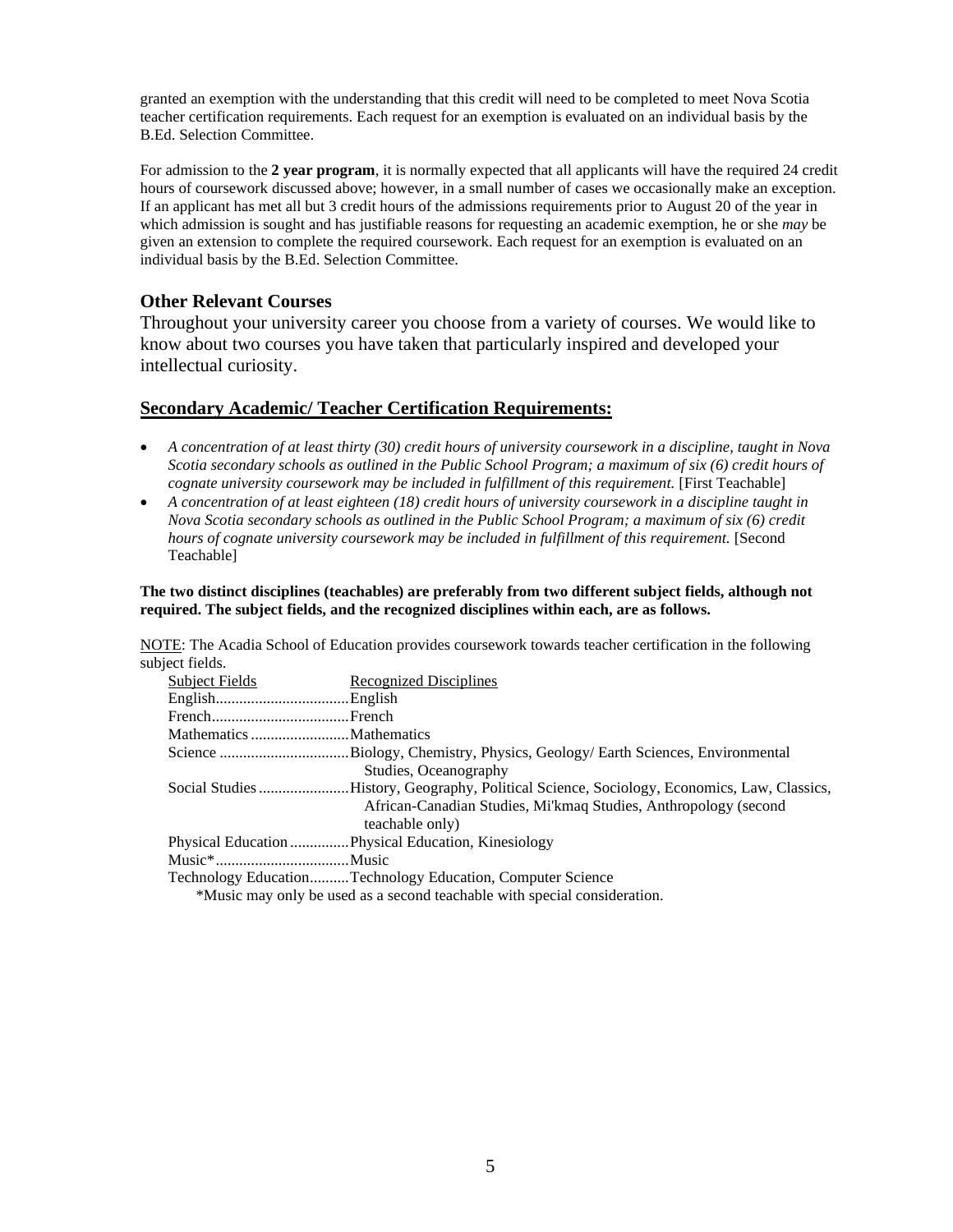#### *Academic Exemption:*

For admission to the **16 month consecutive program**, if a candidate has met all but 3 credit hours of the admissions requirements and has justifiable reasons for requesting an academic exemption, he or she *may* be granted an exemption with the understanding that this credit will need to be completed to meet Nova Scotia teacher certification requirements. Each request for an exemption is evaluated on an individual basis by the B.Ed. Selection Committee.

For admission to the **2 year program**, it is normally expected that all secondary applicants will have the required 48 credit hours of coursework discussed above; however, in a small number of cases we occasionally make an exception. If an applicant has met all but 3 credit hours of the admissions requirements prior to August 20 of the year in which admission is sought and has justifiable reasons for requesting an academic exemption, he or she *may* be granted an exemption with the understanding that this credit will need to be completed to meet Nova Scotia teacher certification requirements. Each request for an exemption is evaluated on an individual basis by the B.Ed. Selection Committee.

### **Other Relevant Courses**

Throughout your university career you choose from a variety of courses. We would like to know about two courses you have taken that particularly inspired and developed your intellectual curiosity.

### **Extenuating Circumstances (GPA and/ or Employment/ Volunteer Experience)**

The School of Education recognizes that certain extenuating circumstances may have prevented some applicants from meeting the 2.67 (70%) GPA requirement (within the last three years or 90 credit hours) and that not everyone has equal opportunities to engage in employment or volunteer activities with children or adolescents. We urge applicants to identify details of such extenuating circumstances for consideration. Without explanation, we can only presume there are no extenuating circumstances.

### **Referee Selection**

You have selected three individuals to speak to your ability to become a member of the teaching profession. **One referee must be a university professor who has taught you (see Part D).** Discuss why you chose these individuals to support your application.

# **PART D**

### **Referee Form**

Please complete the "Reference" section of the application with information for each of your three required references. The admissions system will send an email to each of your referees with a link to the referee form. Each referee will appear in your application checklist so that you can track receipt of these forms.

You are required to have **three** completed referee forms – at least **one academic\*** and **two** who can speak to your **teaching potential**. **References play a significant role in the selection process, so it is important that you select referees who are able to speak knowledgeably about your suitability** *according to the criteria on the form***.** Please do not ask family members or close personal friends to complete a referee form. These will not be considered. You are responsible to ensure all required documents have been received in the Admissions Office by January 21, 2022 (4:30pm).